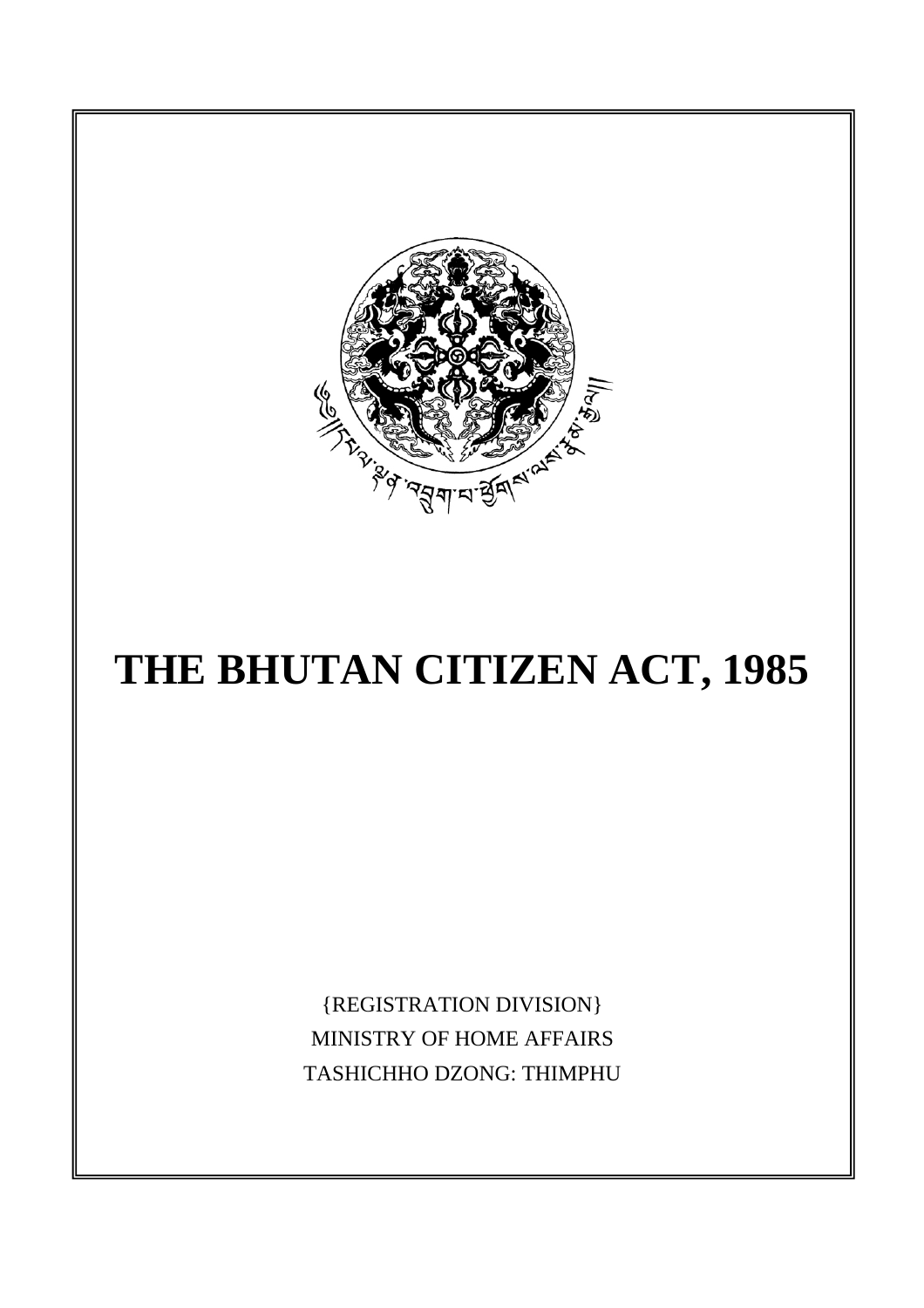#### **CIRCULAR**

The Citizenship Act (1985) of the Royal Government of Bhutan, as enacted by the National Assembly at its 62nd Session 1985 corresponding to Bhutanese Wood Ox year is hereby proclaimed for implementing with effect from the date of its approval by the National Assembly. It supersedes all previous regulation and circular. This may please be brought to the attention of all concerned.

> **Sd/- (N. Wangchuk) Home Minister.**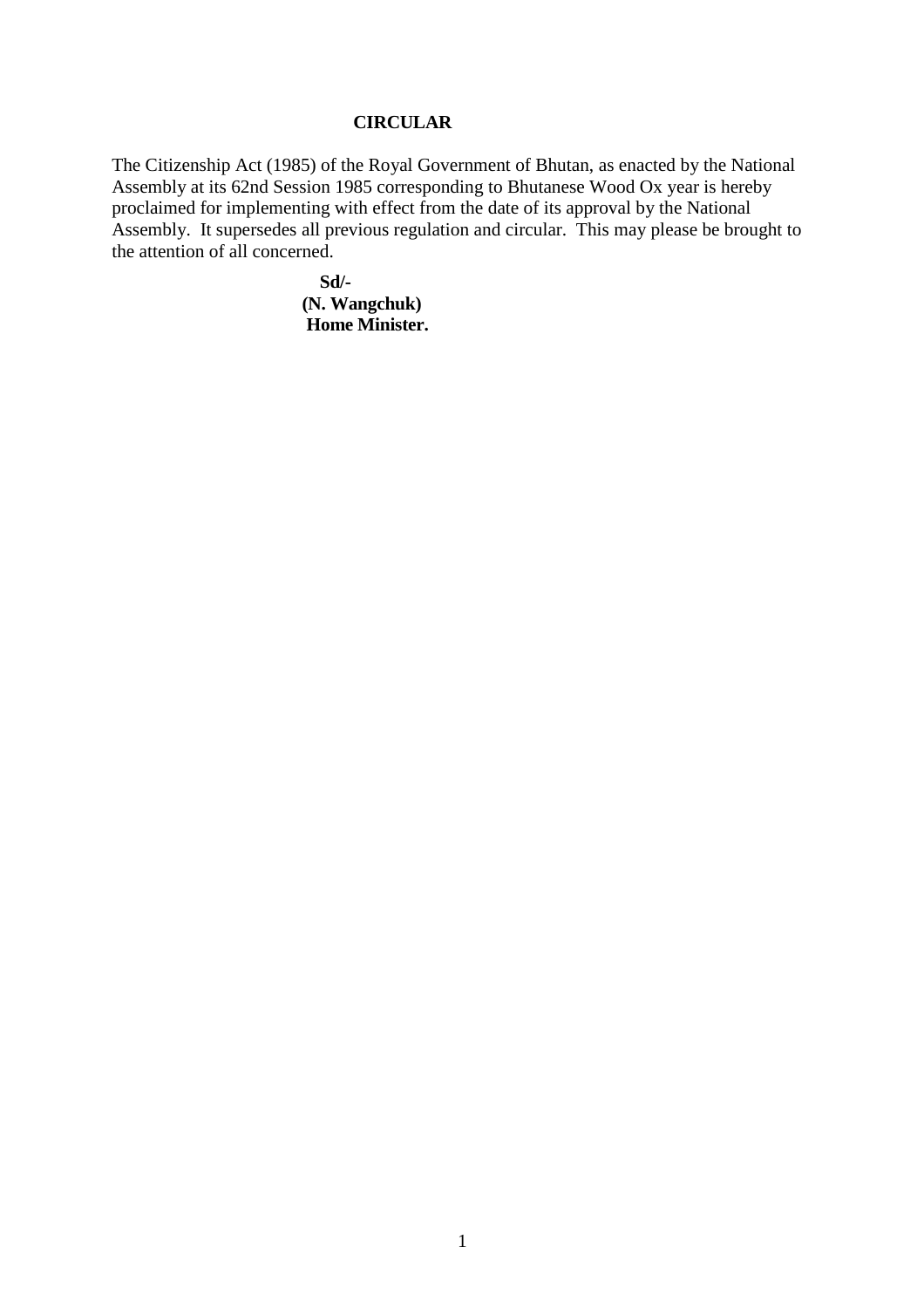# **THE BHUTAN CITIZENSHIP ACT, 1985**

1. This Act may be called the Bhutan Citizenship Act, 1985. It shall come into force from twenty third day of the fourth month of Wood Bull year of the Bhutanese calendar corresponding to  $10<sup>th</sup>$  June, 1985. In case of conflict between the provisions of this Act and the provisions of any previous laws, rules and regulations relating to citizenship, the provisions of this Act shall prevails.

#### **2. CITIZENSHIP BY BIRTH**

 A person whose parents are both citizens of Bhutan shall be deemed to be a citizen of Bhutan by birth.

#### 3**. CITIZENSHIP BY REGESTRATION.**

A person permanently domiciled in Bhutan on or before  $31<sup>st</sup>$  December,1958, and, whose name is registered in the census register maintained by the Ministry of Home Affairs shall be deemed to be a citizen of Bhutan by registration.

#### **4. CITIZENSHIP BY NATURALIZATION**.

 A person desiring to apply for Bhutanese citizenship to the Ministry of Home Affairs in Forms KA-1 and KA-2 must fulfil all the following conditions to be eligible for naturalization:

- a) The person must have attained the age of 21 years, and 15 years in the case of a person either of whose parents is a citizen of Bhutan;
- b) The person must be mentally sound;
- c) The person must have resided in Bhutan for 15 years in the case of Government employees and also in the case of applicants, either of whose parents is a citizen of Bhutan, and 20 years in all other case, and this period of residence must be registered in the records of the Department of Immigration and Census.
- d) The person must be able to speak, read and write Dzongkha proficiently;
- e) The person must have good knowledge of the culture, customs, traditions, and history of Bhutan;
- f) The person must have good moral character and should not have any record of imprisonment for criminal offences in Bhutan or elsewhere;
- g) The person must have no record of having spoken or acted against the King, Country and People of Bhutan in any manner whatsoever, and
	- h) The person must be prepared to take a solemn Oath of Allegiance to the King, Country and People of Bhutan according to the prescribed From KHA.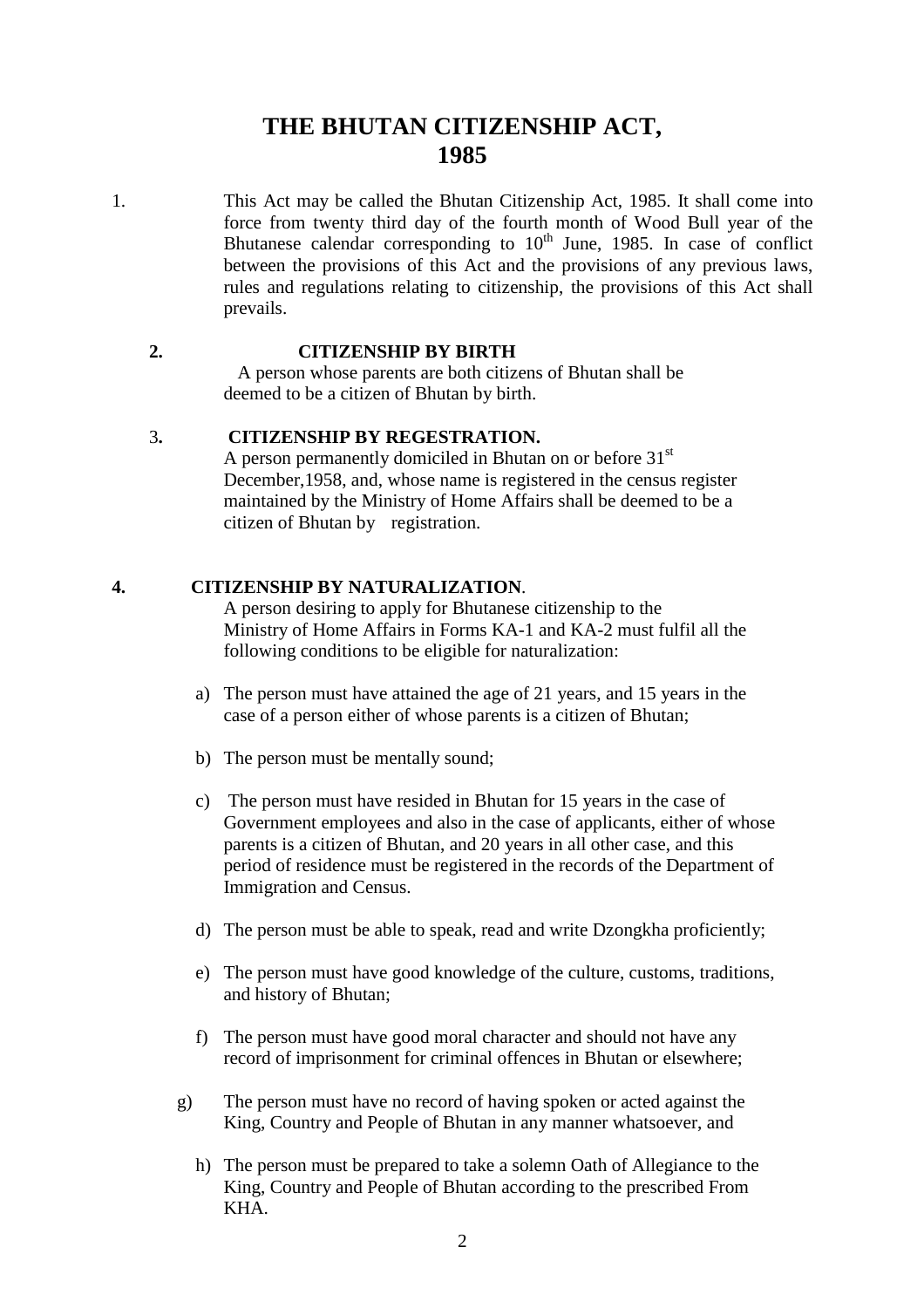On receipt of the application Form KA-1 for naturalization, the Ministry of Home Affairs will take necessary steps to check all the particulars contained in the application. The Ministry of Home Affairs will also conduct written and oral tests to assess proficiency in Dzongkha and knowledge of the culture, customs, traditions and history of Bhutan. The decision of the Ministry of Home Affairs on the question of eligibility for naturalization shall be final and binding. The Royal Government of Bhutan also reserves the right to reject any application for naturalization without assigning any reason.

#### **5. GRANT OF CITIZENSHIP:**

- a) A person, whose application for naturalization has been favourably considered by the ministry of Home Affairs, shall take the Oath of Allegiance according to Form KHA of this Act and then His Majesty the King may grant citizenship Kasho.
- b) A person shall then be deemed to be a citizen of Bhutan upon receiving a Kashog from His Majesty the King of Bhutan according to Form GA of this Act.

#### 6**. TERMINATION OF CITIZENSHIP:**

a) Any citizen of Bhutan who acquires the citizenship of another country shall cease to be a citizen of Bhutan. The wife/husband and children of that person if they were Bhutanese citizens, shall have the right to remain as citizens of Bhutan provided they are permanently domiciled in Bhutan and are registered annually in the citizenship Register maintained by the Ministry of Home Affairs.

- b) Any citizen of Bhutan who has acquired citizenship by naturalization may be deprived of citizenship at any time if it is found that naturalization had been obtained by means of fraud, false representation or the concealment of any materials fact.
- c) Any citizen of Bhutan who has acquired citizenship by naturalization may be deprived of citizenship at any time if that person has shown by act or speech to be disloyal in any manner whatsoever to the King, Country and People of Bhutan.

d) If both the parents are Bhutanese and in case of the children leaving the Country of their own accord, without the knowledge of the Royal Government of Bhutan and their names are also not recorded in the citizenship register maintained in the Ministry of Home Affairs, then they will not be considered as citizens of Bhutan.(Resolution No.16 (2) adopted by the National Assembly of Bhutan in its  $62<sup>nd</sup>$  Session).

e) Any citizen of Bhutan who has been deprived of Bhutanese citizenship must dispose of all immovable property in Bhutan within one year, failing which, the immovable property shall be confiscated by the Ministry of Home Affairs on payment of fair and reasonable compensation.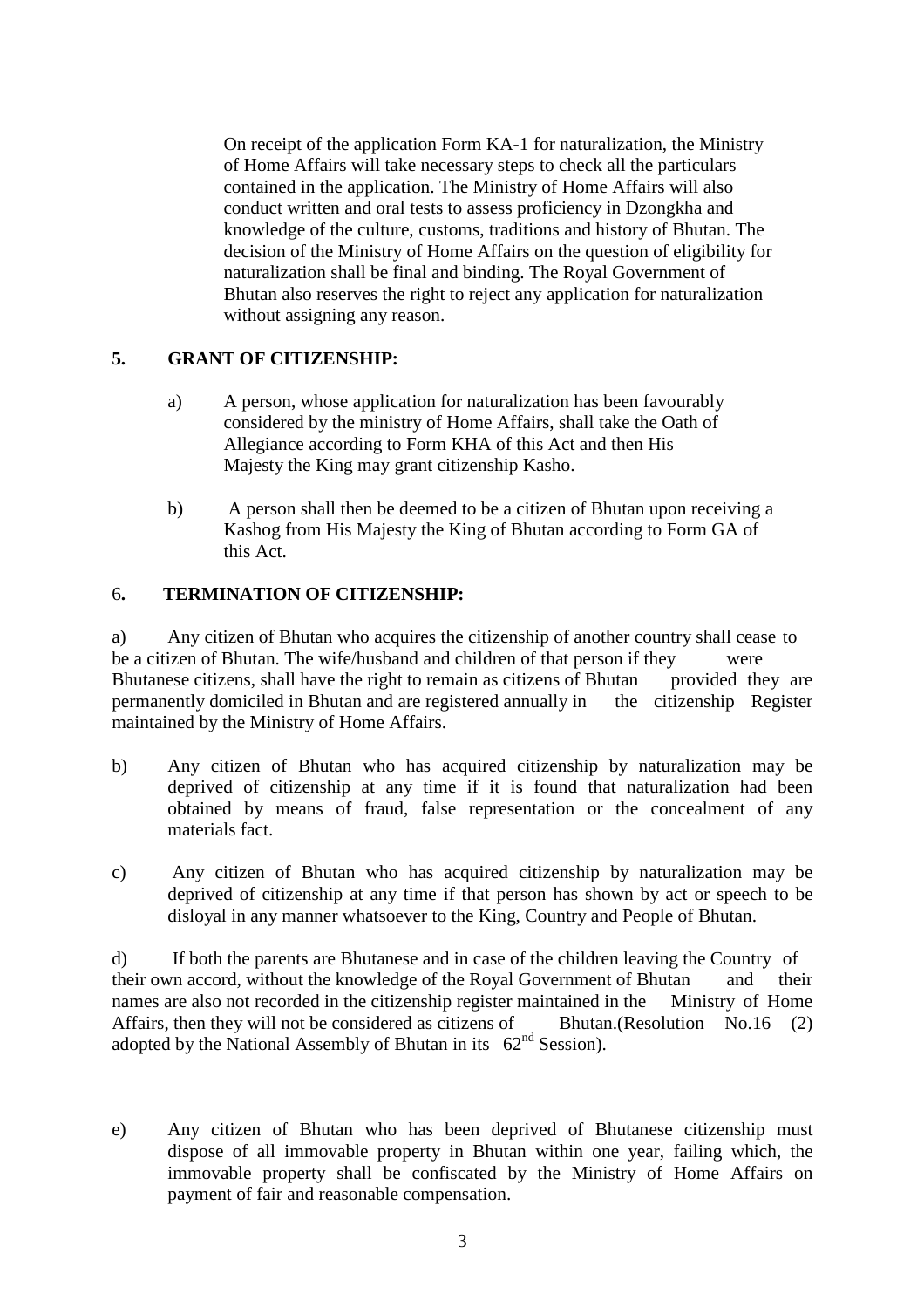#### **FORM KA-1 APPLICATION FORM FOR NATURALIZATION (See Article2)**

**The Hon'ble Home Minister, Ministry of Home Affairs, Tashichho Dzong, Thimphu** 

**Sir,** 

 I have the honour to apply for Bhutanese Citizenship according to Article 4 of the Citizenship Act of Bhutan, 1985.

 In the event that my application for naturalization is approved by the prescribed authority in the Royal Government of Bhutan, I am prepared to take the Oath of Allegiance pledging my full loyalty and devotion to the King, Country and people of Bhutan. I am also prepared to faithfully abide by all the Laws of Bhutan and to perform all the duties required of a faithful subject of His Majesty the King of Bhutan.

The Form KA-2 duly filled in is attached.

**Yours faithfully,** 

 **(Signature of applicant)**

Name of applicant: …………………………..

(Stamp for Nu. 100/-: ………………………..

Date: ………………………………………........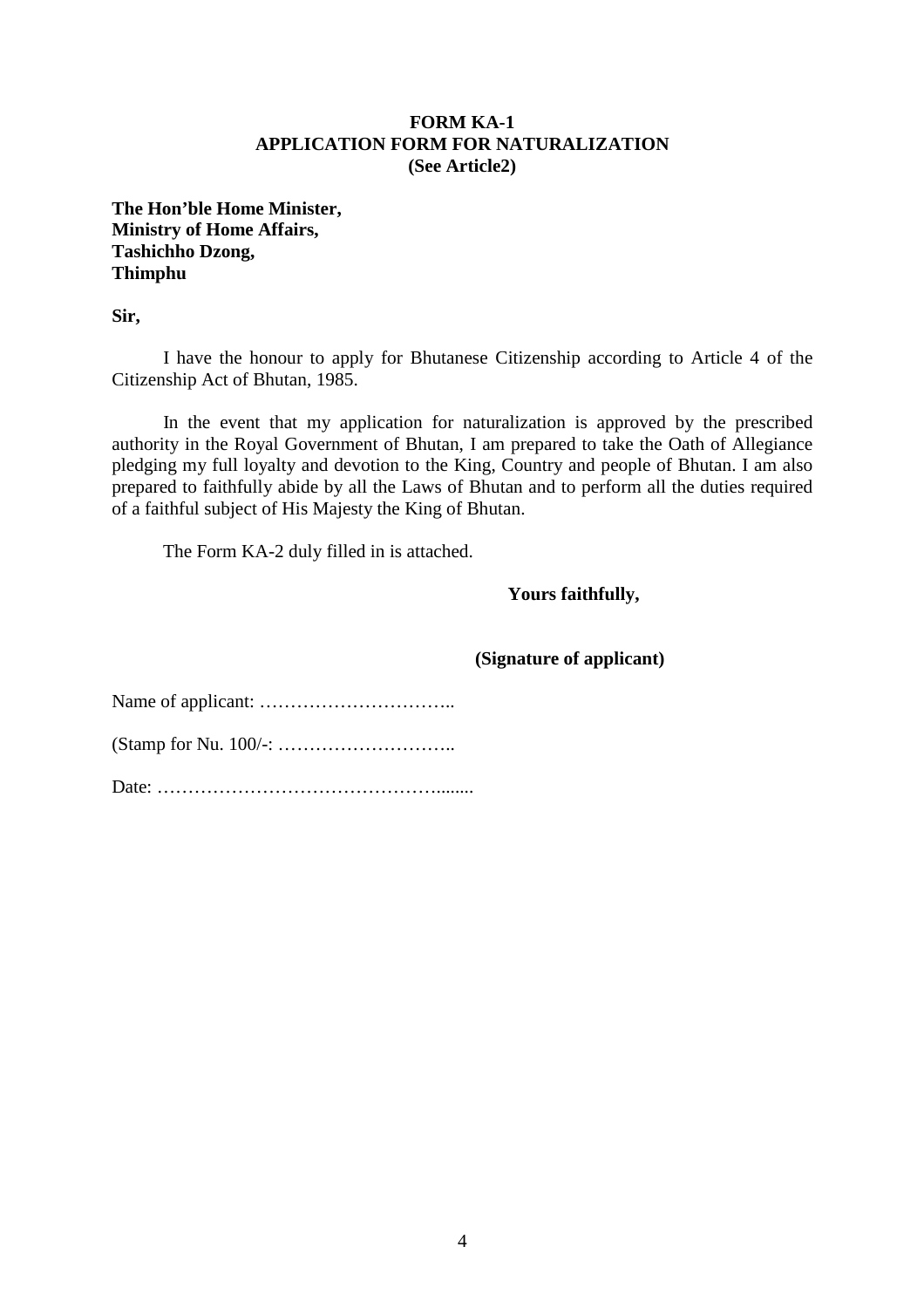## **FORM KA-2 PARYICULARS OF APPLICANT FOR CITIZENSHIP**

## **(Please fill in Block letters)**

Passport Size Photograph

| Name of applicant Mr. / Mrs. / Miss<br>1.                                                                                                                                                                                                                                       |                |
|---------------------------------------------------------------------------------------------------------------------------------------------------------------------------------------------------------------------------------------------------------------------------------|----------------|
| Date of birth<br>2.                                                                                                                                                                                                                                                             | $\ddot{\cdot}$ |
| 3<br>Place of birth                                                                                                                                                                                                                                                             |                |
| <b>Home Address</b><br>4.                                                                                                                                                                                                                                                       |                |
| Educational qualification<br>5.                                                                                                                                                                                                                                                 |                |
| Profession<br>6.                                                                                                                                                                                                                                                                |                |
| Country of present Citizenship<br>7.                                                                                                                                                                                                                                            |                |
| Date of arrival in Bhutan<br>8.                                                                                                                                                                                                                                                 |                |
| 9. Purpose for coming to Bhutan                                                                                                                                                                                                                                                 |                |
| 10. Present address                                                                                                                                                                                                                                                             |                |
| 11. Height of applicant<br>Colour of eyes<br>Identification mark, if any                                                                                                                                                                                                        |                |
| 12. Name of father                                                                                                                                                                                                                                                              |                |
| 13. Name of mother                                                                                                                                                                                                                                                              |                |
| 14. Reason (s) for applying for Bhutan Citizenship                                                                                                                                                                                                                              |                |
| 15. If married<br>a) Name of husband/wife<br>b) Date of birth of husband/wife<br>c) Whether husband/wife is a Bhutanese citizen<br>d) Place and date of issue of Marriage Certificate<br>e) Present address<br>f) Particulars of each children with birth certificates attached |                |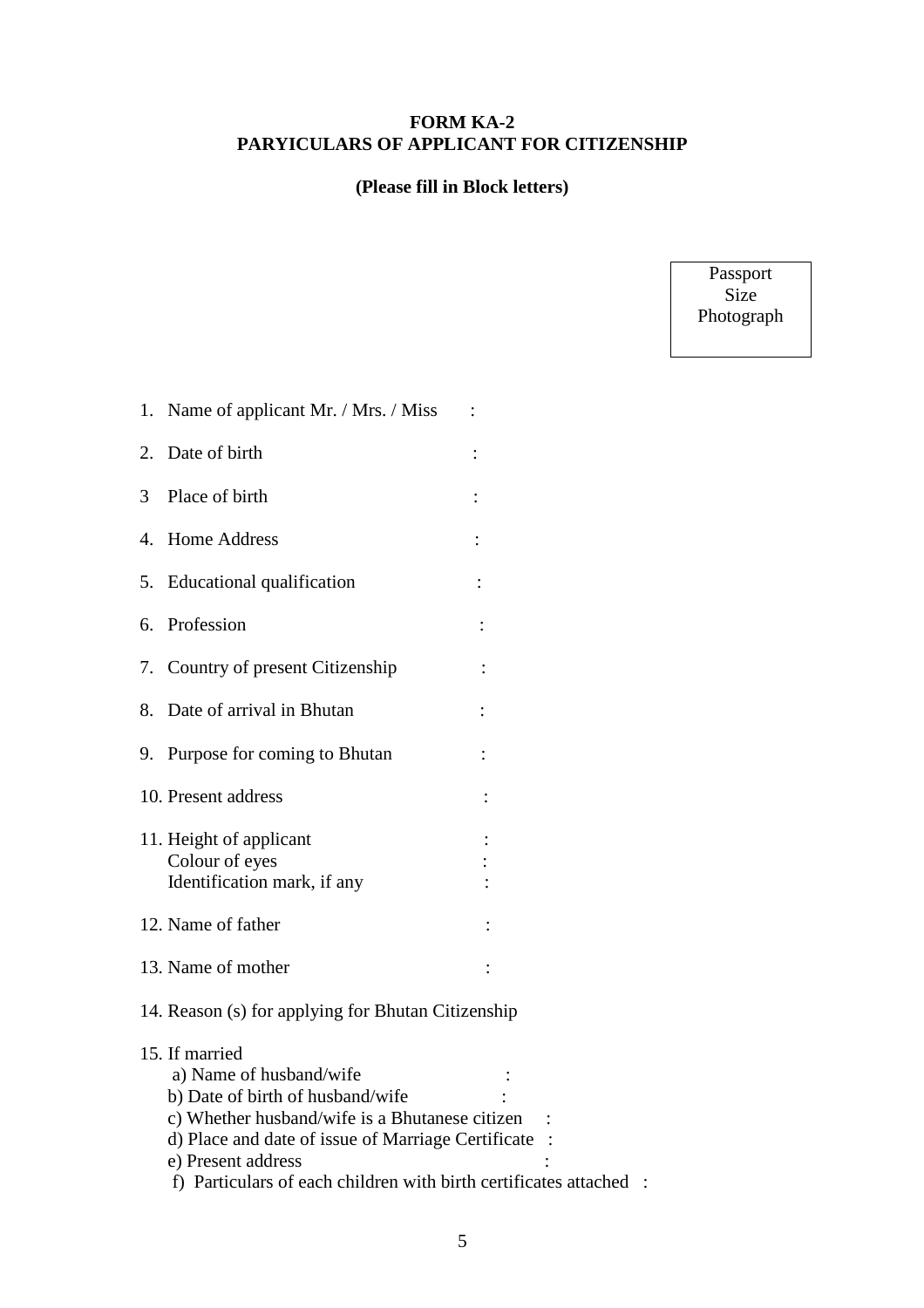(Name of adopted children should not be inserted here):

| <b>Name</b> | <b>Sex</b> | Date of Birth |
|-------------|------------|---------------|
|             |            |               |
|             |            |               |
|             |            |               |
|             |            |               |
|             |            |               |
|             |            |               |
|             |            |               |

- 16. If in Government Service :
	- 1. Date of appointment : ………………………
	- 2. Department in which employed : ………………………
	- 3. Designation : …………………………........
	- 4. Present pay and scale of pay : ……………………………

17. If not in Government service, please state nature of employment with full details

**(Signature of applicant**)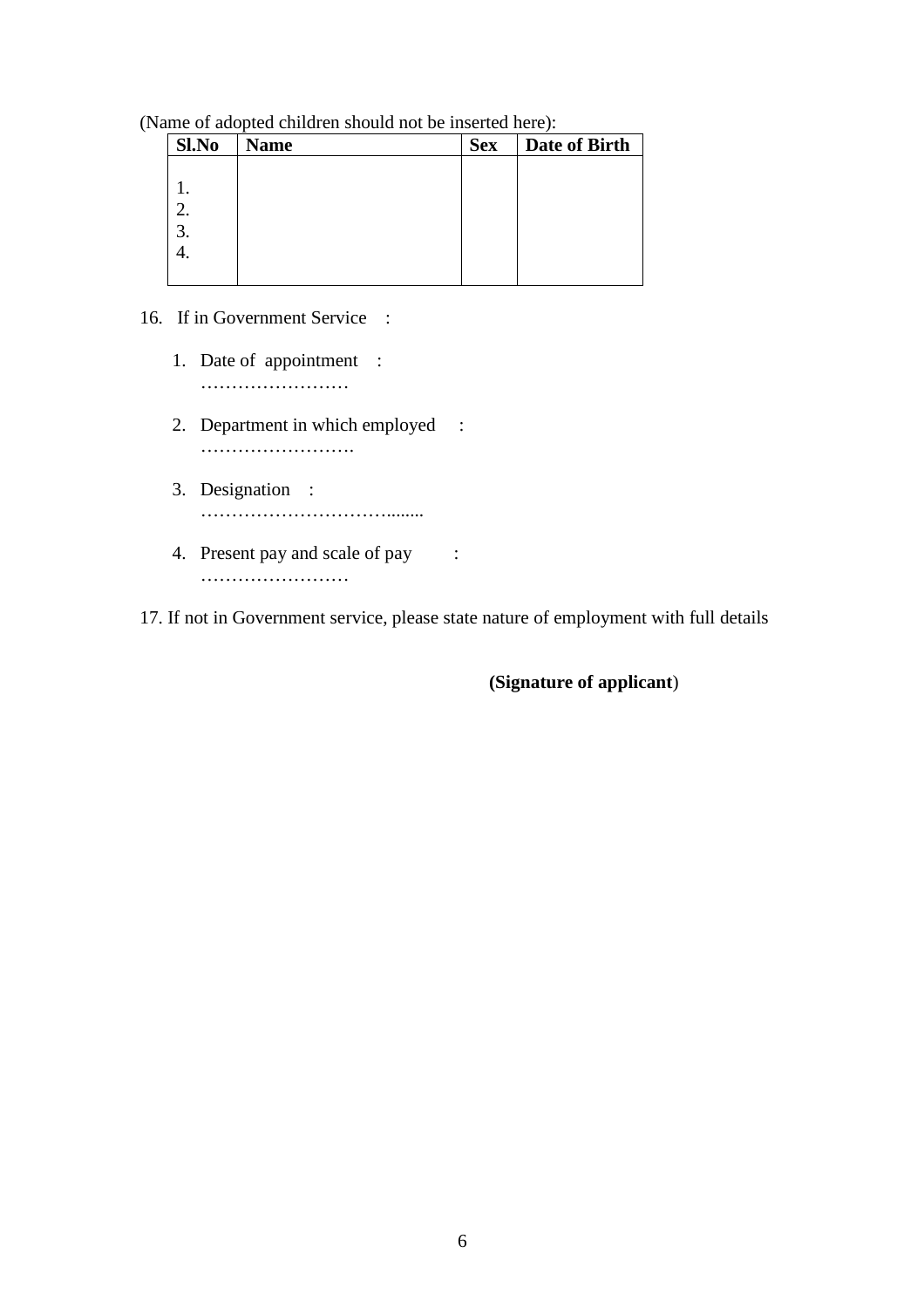#### **FORM KHA**

#### **(See Article 4 (h)) OATH OF ALLEGIANCE**

I ……………………….do solemnly swear as that :

- 1. I pledge my full allegiance to the sacred institution of monarchy;
- 2. I shall always serve the King, Country and People of Bhutan with an unwavering love, devotion and loyalty;
- 3. I shall faithfully observe the Laws of Bhutan;
- 4. I shall make every effort to preserve the rich cultural heritage of Bhutan; and
- 5. I shall faithfully perform my duties as a loyal subject of the King of Bhutan.

 In testimony of having sworn this Oath of Allegiance, I hereby affix my signature on the date and place mentioned hereunder.

 Place : ……………………………… Date : …………………………….

 **(Signature)**